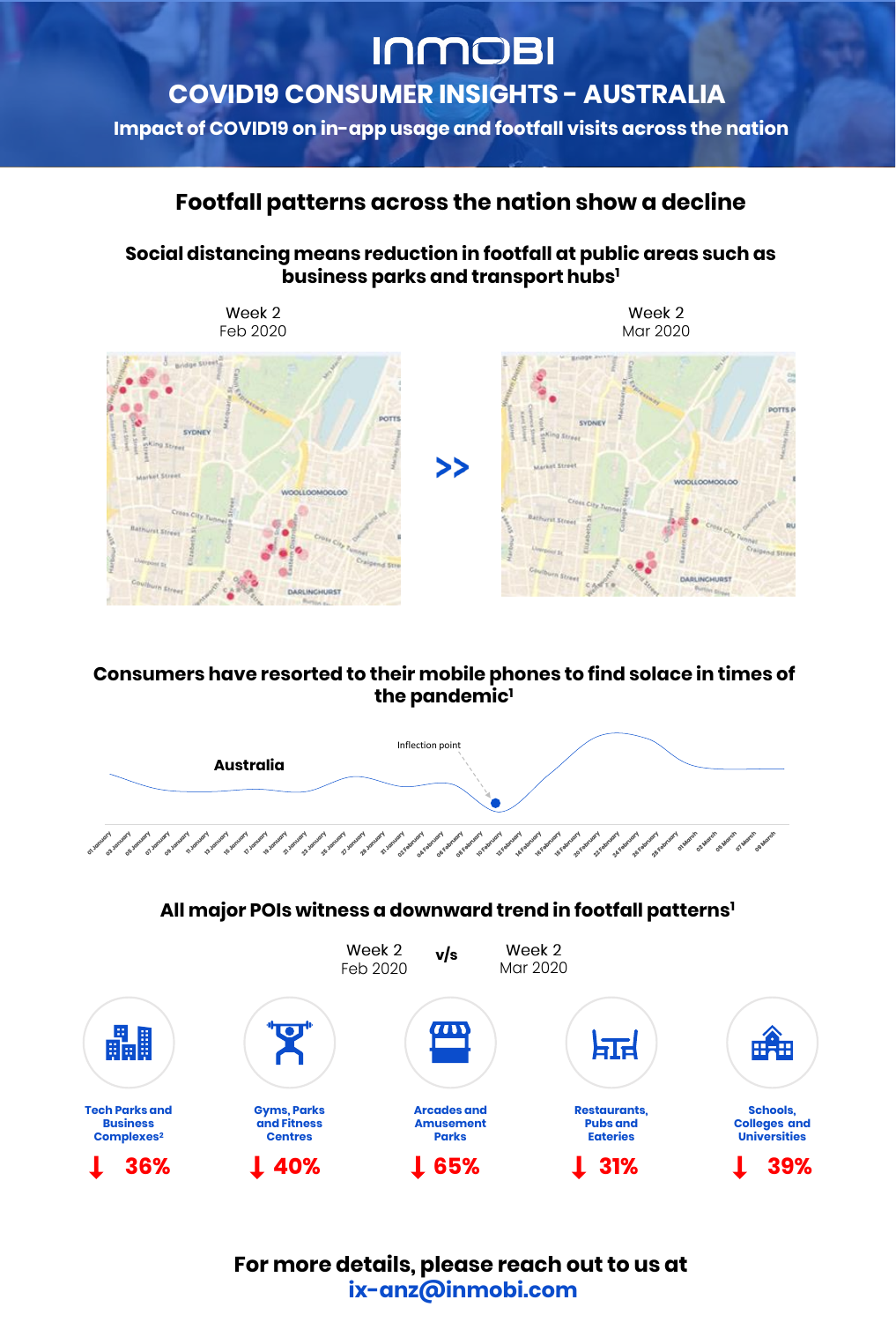**People are using mobiles to**





Entertain **Research about** Connect with their Order food and Work remotely







**Research about Covid-19 online**

**Connect with their loved ones**

**themselves**

**Order food and groceries**

## Develop a deeper understanding of your audiences and their changing consumer behavior with our Audience Intelligence and reach the right customers using InMobi Custom Audience Packages



## **Top app categories witnessing a surge in traffic<sup>1</sup>**

#### **178% 113%**







### **INMOBI**

## **Reach your consumers stuck at home with the right solutions to help them deal with the pandemic**

For more details, please reach out to us at **ix-anz@inmobi.com**